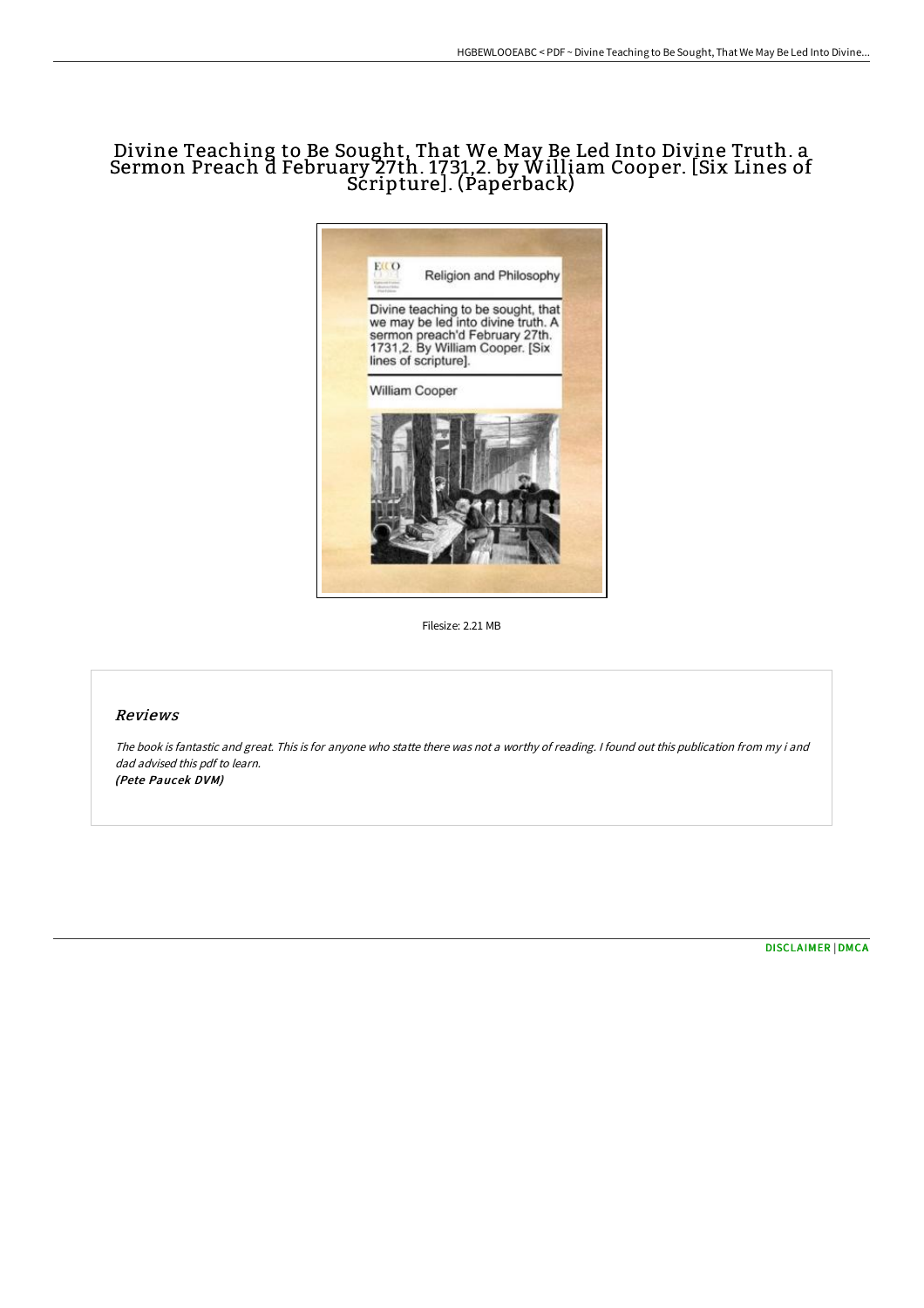## DIVINE TEACHING TO BE SOUGHT, THAT WE MAY BE LED INTO DIVINE TRUTH. A SERMON PREACH D FEBRUARY 27TH. 1731,2. BY WILLIAM COOPER. [SIX LINES OF SCRIPTURE]. (PAPERBACK)



To download Divine Teaching to Be Sought, That We May Be Led Into Divine Truth. a Sermon Preach d February 27th. 1731,2. by William Cooper. [Six Lines of Scripture]. (Paperback) eBook, please refer to the button beneath and download the document or get access to other information which might be in conjuction with DIVINE TEACHING TO BE SOUGHT, THAT WE MAY BE LED INTO DIVINE TRUTH. A SERMON PREACH D FEBRUARY 27TH. 1731,2. BY WILLIAM COOPER. [SIX LINES OF SCRIPTURE]. (PAPERBACK) ebook.

Gale Ecco, Print Editions, United States, 2010. Paperback. Condition: New. Language: English . Brand New Book \*\*\*\*\* Print on Demand \*\*\*\*\*.The 18th century was a wealth of knowledge, exploration and rapidly growing technology and expanding record-keeping made possible by advances in the printing press. In its determination to preserve the century of revolution, Gale initiated a revolution of its own: digitization of epic proportions to preserve these invaluable works in the largest archive of its kind. Now for the first time these high-quality digital copies of original 18th century manuscripts are available in print, making them highly accessible to libraries, undergraduate students, and independent scholars.The Age of Enlightenment profoundly enriched religious and philosophical understanding and continues to influence present-day thinking. Works collected here include masterpieces by David Hume, Immanuel Kant, and Jean-Jacques Rousseau, as well as religious sermons and moral debates on the issues of the day, such as the slave trade. The Age of Reason saw conflict between Protestantism and Catholicism transformed into one between faith and logic -- a debate that continues in the twenty-first century.++++The below data was compiled from various identification fields in the bibliographic record of this title. This data is provided as an additional tool in helping to insure edition identification: ++++Library of CongressW041878Boston: Printed for J. Edwards, 1732. [2],26p.; 12.

E Read Divine Teaching to Be Sought, That We May Be Led Into Divine Truth. a Sermon Preach d February 27th. 1731,2. by William Cooper. [Six Lines of Scripture]. [\(Paperback\)](http://albedo.media/divine-teaching-to-be-sought-that-we-may-be-led-.html) Online Download PDF Divine Teaching to Be Sought, That We May Be Led Into Divine Truth. a Sermon Preach d February 27th. 1731,2. by William Cooper. [Six Lines of Scripture]. [\(Paperback\)](http://albedo.media/divine-teaching-to-be-sought-that-we-may-be-led-.html)